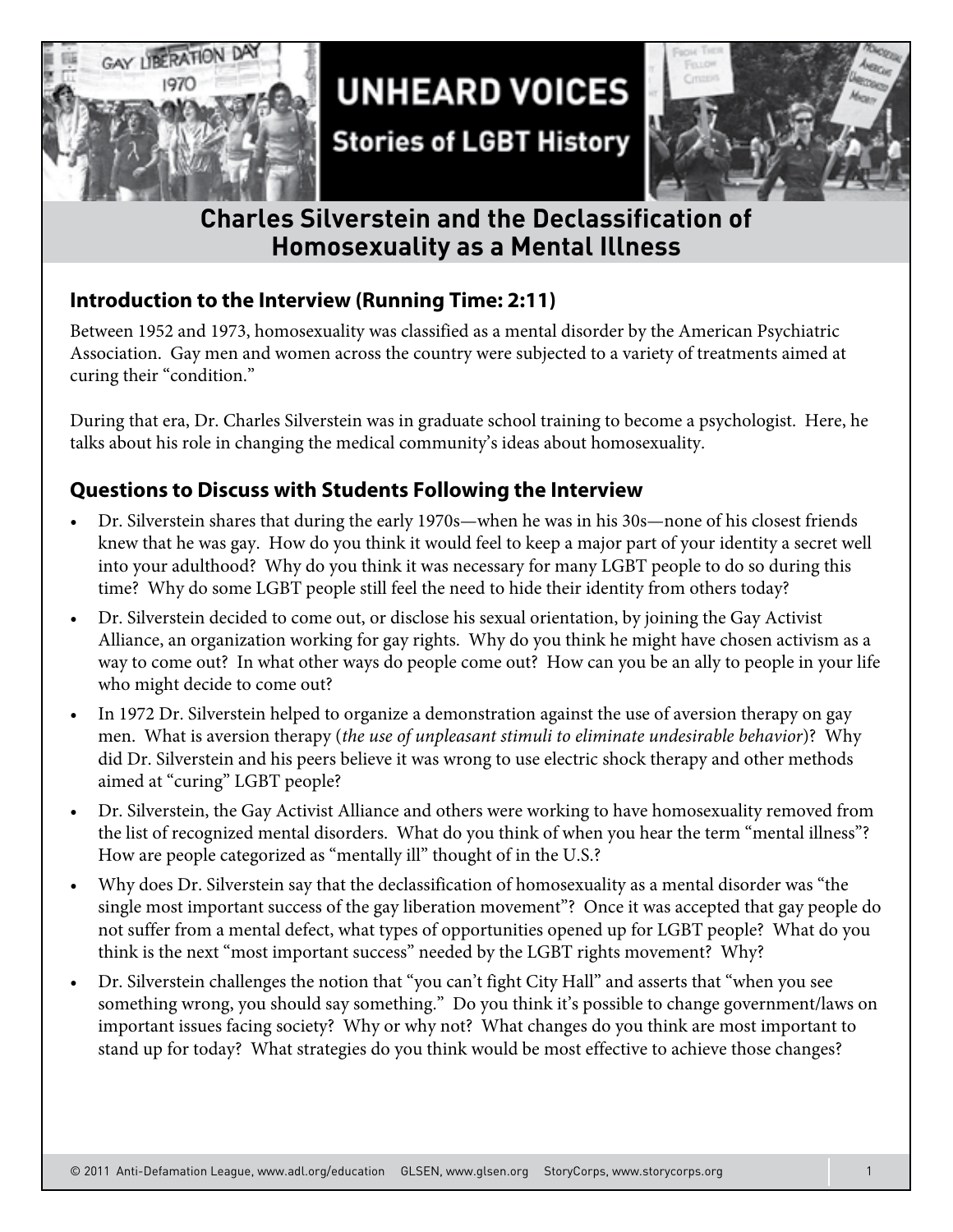#### **Suggested Activities and Assignments for Extended Learning**

- Dr. Silverstein speaks of multiple forms of communication and activism that the Gay Activist Alliance used to get homosexuality removed from the *DSM.* Assign each student (or group of students) to create and present their own historical item representing the work of Silverstein and others. This could be a protest sign, one-page flier, speech to colleagues, formal speech to the APA Nomenclature Committee, etc.
- Homosexuality and same-sex attraction were categorized in various ways in the first few versions of the DSM. Assign students to research and display the changes of language and the history of removal of homosexuality from the *DSM* by creating a timeline, chart, collage, etc.
- Following the Stonewall Rebellion of 1969, many new gay rights groups emerged to fight for LGBT equality. Divide students into small groups and either assign or have each group select an LGBT rights organization from the post-Stonewall era. Have each group research the organization and create a poster that visually depicts the organization's mission/goals, slogan, major accomplishments, notable members, etc. Examples of groups include Gay Liberation Front, Gay Activist Alliance, ActUp, Queer Nation, Human Rights Campaign, National Gay and Lesbian Task Force, Gay and Lesbian Alliance Against Defamation (GLAAD), Gay, Lesbian and Straight Education Network (GLSEN) and Lambda Legal.
- Dr. Silverstein and his colleagues raised awareness about anti-gay discrimination through a "zap"—a public demonstration designed to confront a public figure and secure media coverage and other forms of attention on important issues. The Gay Activist Alliance and other activist groups commonly used zaps during the 1960s and '70s. Have students research and report back on some of the noteworthy or successful zaps of that time. Assign small groups to plan a zap that they think would effectively address a current issue. Have groups role play or share their idea with the class and encourage feedback that helps students to refine their ideas about how to successfully work toward social change.
- The research of psychologist Evelyn Hooker in the 1950s was instrumental in establishing that gay people are as socially well adjusted as others, and contributed to the ultimate declassification of homosexuality as a mental illness. Likewise, modern-day research is helping to demonstrate that samesex parenting poses no mental health risks to children, thereby paving the way for fairer marriage and family laws. Have students research and discuss Hooker's original findings (see, for example, http:// psychology.ucdavis.edu/rainbow/html/hooker.html). Then either assign or have them identify and report back on a current newspaper/magazine article that discusses the research on same-sex parenting. Make sure only reputable sources are consulted (see, for example, "The Gay Science: What Do We Know about the Effects of Same-Sex Parenting?" in *Slate* or "Study: Same-Sex Parents Raise Well-Adjusted Kids" on *WebMD*).
- • While homosexuality has been removed from the *DSM,* Gender Identity Disorder is listed in the current edition. There is great controversy in the LGBT and medical communities as to the appropriateness of this addition. Assign students to research the current language and the different community responses. Ask students to present the potential benefits and challenges of inclusion in the *DSM* for transgender and gender non-conforming people.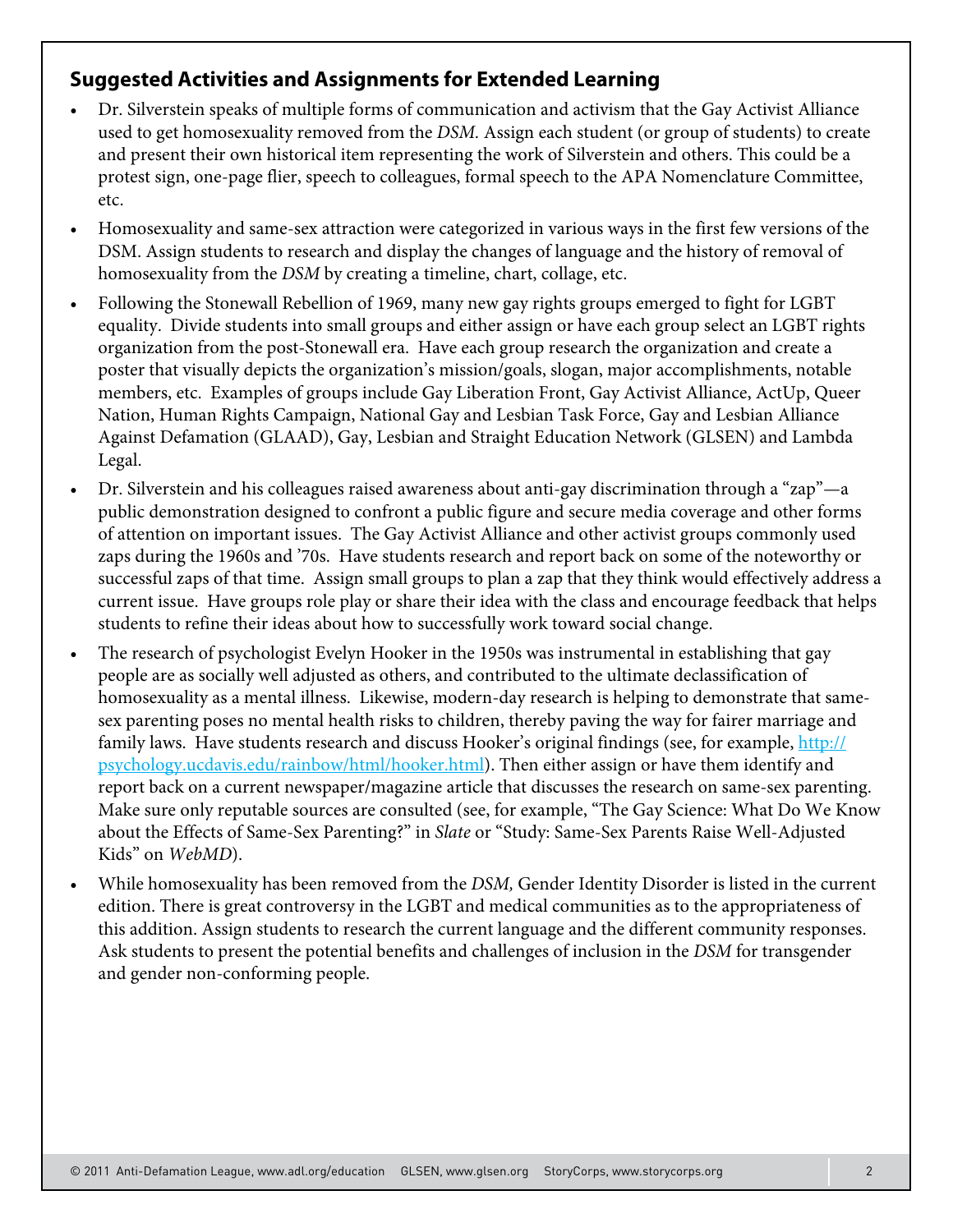

# **UNHEARD VOICES Stories of LGBT History**



**Student Handout**



### **Charles Silverstein**

*"It became the single most important success of the gay liberation movement," says Dr. Charles Silverstein, a psychologist and founding editor of* The Journal of Homosexuality, *who helped to convince the American Psychiatric Association (APA) that homosexuality was not a mental disorder.*

Throughout history, in every culture, there have been lesbian, gay, bisexual and transgender (LGBT) people. In some societies LGBT people have been accepted and in many they have been misunderstood and persecuted. When same-sex attraction was first discussed in western medical books, it was widely believed to

be a mental illness. This view, based more on morality than science, was written into the first edition of the APA's *Diagnostic and Statistical Manual of Mental Disorders (DSM)* in 1952. The *DSM* was created to define and organize the list of known mental disorders, and to give mental health professionals guidelines to treat such illnesses. The first DSM labeled homosexuality a "sociopathic personality disorder."

During the 1950s and '60s, some psychiatrists subjected LGBT people to cruel treatments designed to "cure" them, including castration, brain surgery and electric shock therapy. Colin Fox, for example, was 19 when he "volunteered" for a treatment called "aversion therapy" in 1964 because his family, religion and community persuaded him that homosexuality was a sickness. "I thought I was a bad person and lived in fear of going to jail," remembers Colin.

During therapy sessions, electrodes were fixed to Colin's arm and leg. He was shown photos of attractive men and jolted with shocks after each. By linking homosexual desire with pain, Colin's doctors thought they could "cure" him of his attraction to men. At the end of each session, he was "rewarded" with a picture an attractive woman without getting electrocuted. "The electric shocks were very, very painful," recalls Colin. "The comparison would be if I was about to be electrocuted, because it was such a sharp bolt of pain shooting through my body."

In addition to administering inhumane treatments, many psychiatrists also served as medical experts in legal cases, branding LGBT people as unfit to care for their own children, to teach or work with children or to hold jobs that dealt with security and intelligence.

However, there were also doctors and advocates who challenged the idea that LGBT people were "sick". For example, research conducted by psychologist Evelyn Hooker beginning in the 1940s demonstrated that gay people were as psychologically sound as heterosexuals. In addition, activist groups such as Daughters